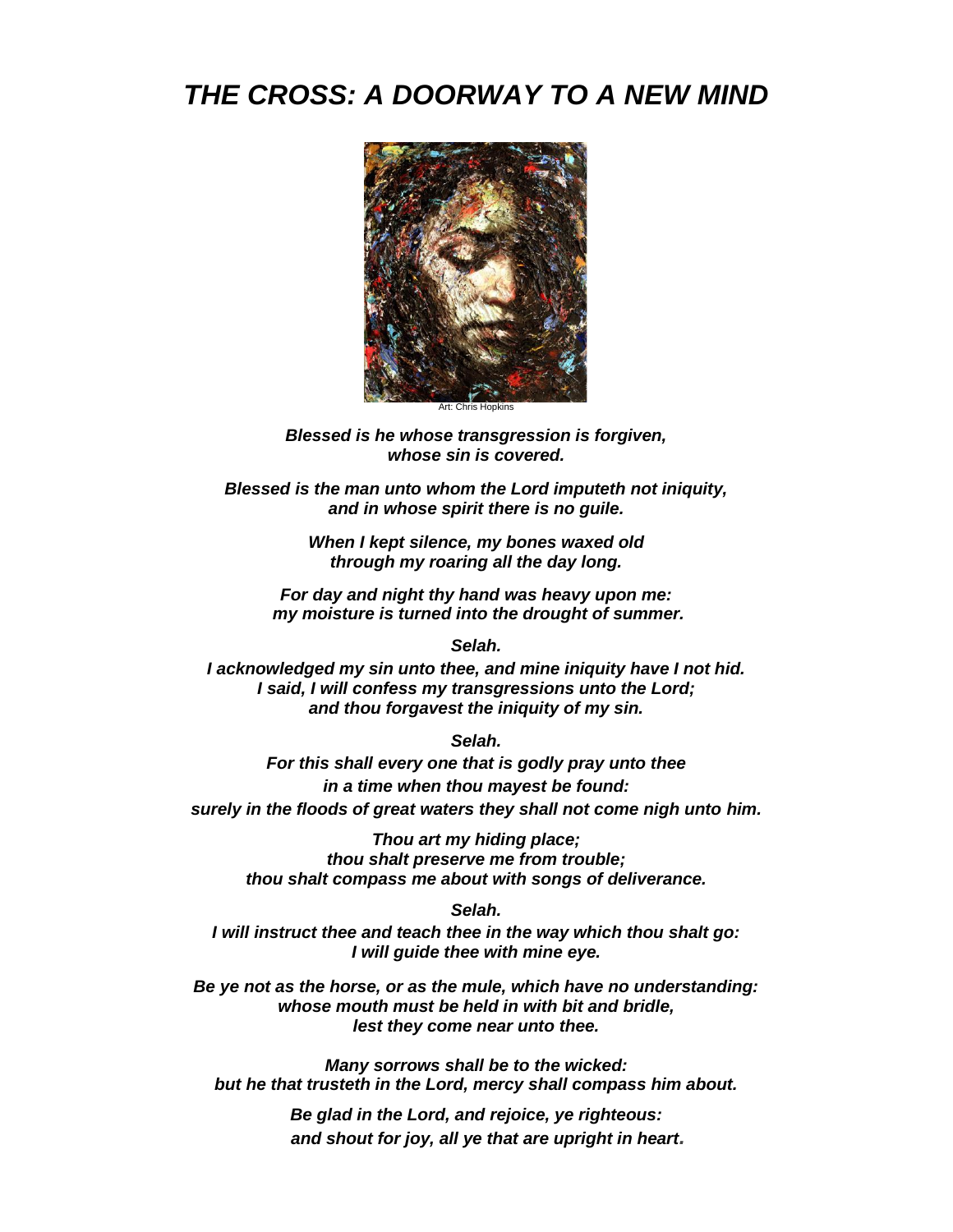# **The Importance Of The Mind**

To accomplish the work which God has called us to do we have to live lives that are truly Spirit-led. We need to know that we are in the place where God wants us to be, doing the work God calls us to do.

But what does it take to be really Spirit-led? Many of us still seem to think that to be guided by the Spirit of God we have to blank our minds and become like puppets on a string. "Here I am Lord. Press the buttons, pull the strings. I'm your puppet." But the Lord says,

> *"Be not as the horse, or as the mule, which have no understanding: whose mouth must be held in with bit and bridle...."*

"And how can I instruct you and teach you in the way that you should go, how can I guide you with my eye unless you think?"

To be guided by the Spirit is to be taught by the Spirit, in-structed. He can't instruct a robot or a puppet. He can only instruct a thinking mind. Our Lord was guided by the Spirit of his Father and he was far from a puppet on a string, mechanically responding to im-pulses sent to him from above.

He was a son, a thinking man. He had a mind and he used it to bring the instruction of his Father and the needs of men together.

And that's where the problem lies. Our minds don't seem to be able to receive instruction. We're confused about what's coming from God and what's coming from self and what's coming from Satan. We're seldom sure about our guidance. And sometimes when we think we're sure, we find out later that we were misled.

#### **The Misdirected Mind**

The reason for this confusion is that our minds are no longer aimed at heaven as they were created to be, but are turned in upon themselves.

It's as if we have a magnificent telescope capable of scanning the heavens and beholding untold wonders. But one night when nobody was around, an enemy installed a weird elbow on the telescope which, with a system of mirrors, bent its field of vision to the earth. Now when you look into the telescope, instead of seeing blazing stars and distant galaxies, you see only bugs, dirt, spiders and cockroaches crawling in the shadows, magnified to absurd sizes.

Our minds, through the corruption of sin, have been twisted away from the glory of the living God and bent earthward, self-ward. All we seem to be able to think about is self.



Guidance from above can only come to us when our minds are cleansed from the sin that warped them --- straightened out so that we can see heavenward once more.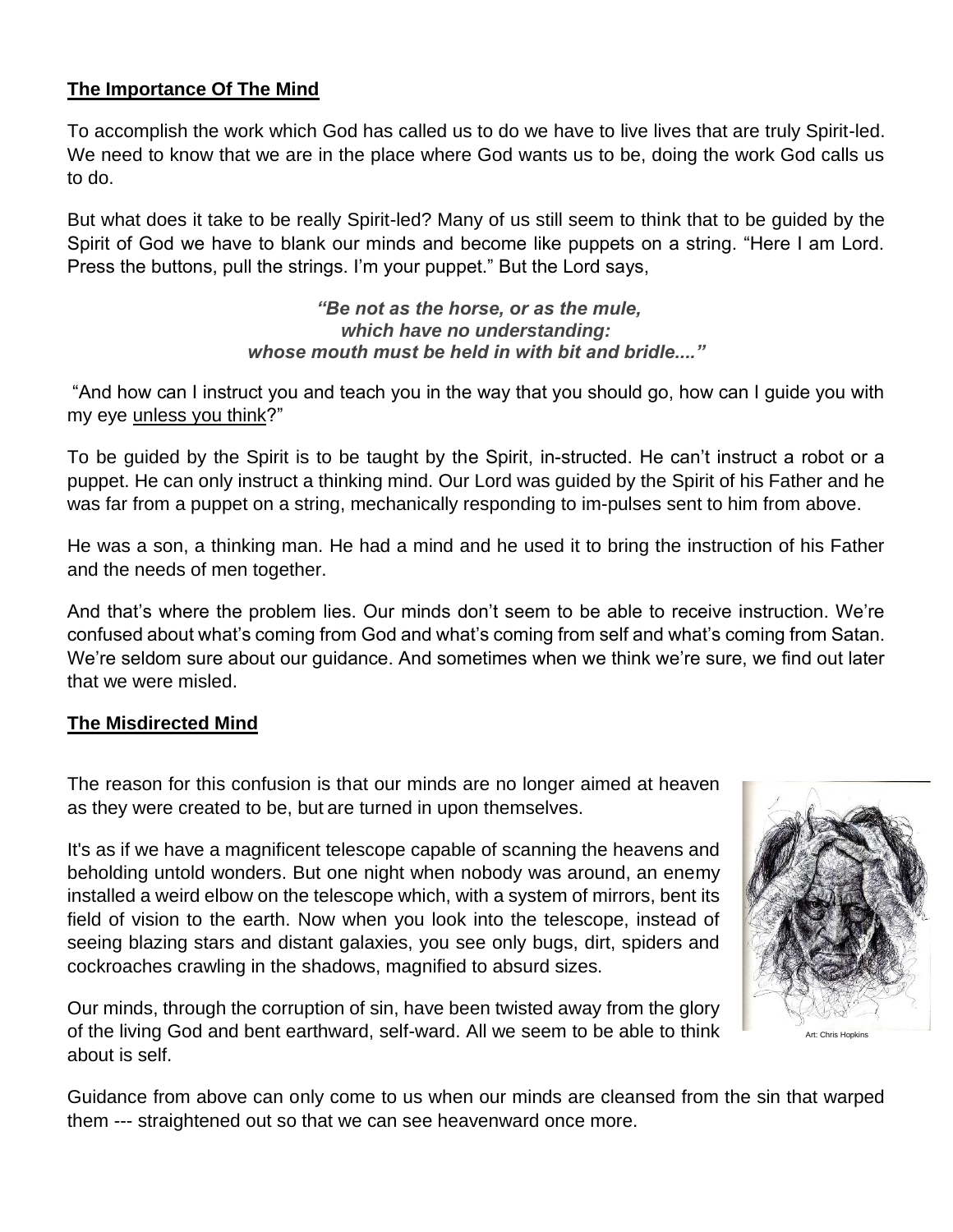This is why Psalm 32, which promises guidance, begins with:

*Blessed is he whose transgression is forgiven, whose sin in covered. Blessed is the man unto whom the Lord imputed not iniquity, and in whose spirit there is no guile.*

(Blessed is the man, the woman, who has been to the cross.)

*There is therefore now no condemnation for those who are in Christ Jesus.*  For the law of the Spirit of life in Christ Jesus has set me free from the law of *sin and death. For God has done what the law, weakened by the flesh, could not do: sending his own Son in the likeness of sinful flesh and for sin, he condemned sin in the flesh, in order that the just requirement of the law might be fulfilled in us, who walk not according to the flesh but according to the Spirit. For those who live according to the flesh set their minds on the things of the flesh, but those who live according to the Spirit set their minds on the things of the Spirit. To set the mind on the flesh is death, but to set the mind on the Spirit is life and peace.*

## *Romans 8:1-6*

It is possible to get that elbow off the telescope so it can scan the heavens again. It is possible, by the power of the cross, to get the twist out of our minds so that they can truly receive instruction from the Spirit. But don't try to be instructed by the Spirit until your mind is straightened out, until you've been to the cross.

For instance, our vanity cannot be taught by the Spirit of God any more than a horse can learn to use a computer. Yet many of us are desiring to be guided by the Spirit without first bringing our vanity to the cross. What can the heavens declare to a telescope that only sees cockroaches and magnifies them a thousand times? Our ego can no more be taught the ways of God than a mule can be taught to build a house. Yet many of us are trying to be guided without first bringing our ego to the cross. What can we see of God's glory when we're all wrapped up in our own ego problems? And how can our lust, envy, greed and anger submit themselves to God's goodness when our minds are filled with these things they are incapable of receiving guidance from the Spirit because they are chained to the earth, saturated with false hopes and false promises?

## **A New Mind Through Death and Resurrection**

First this vain, covetous, lusting mind must pass through the door of death in order that it may be replaced with a mind which is alive to God. That's what the cross of Jesus is for. It is the place where not only Jesus dies, but our old mind which was incapable of receiving in-struction dies with him. The cross of Jesus is literally the doorway to a new understanding which is able to grasp the things of God, where the mind of flesh, the mind of self-seeking is replaced with the mind of the Son. A teachable, open, God-seeing, God-trusting, God-loving, God-worshiping mind.

> *Blessed is he whose transgression is forgiven, whose sin is covered. Blessed is the man to whom the Lord imputes no iniquity, and in whose spirit there is no deceit.*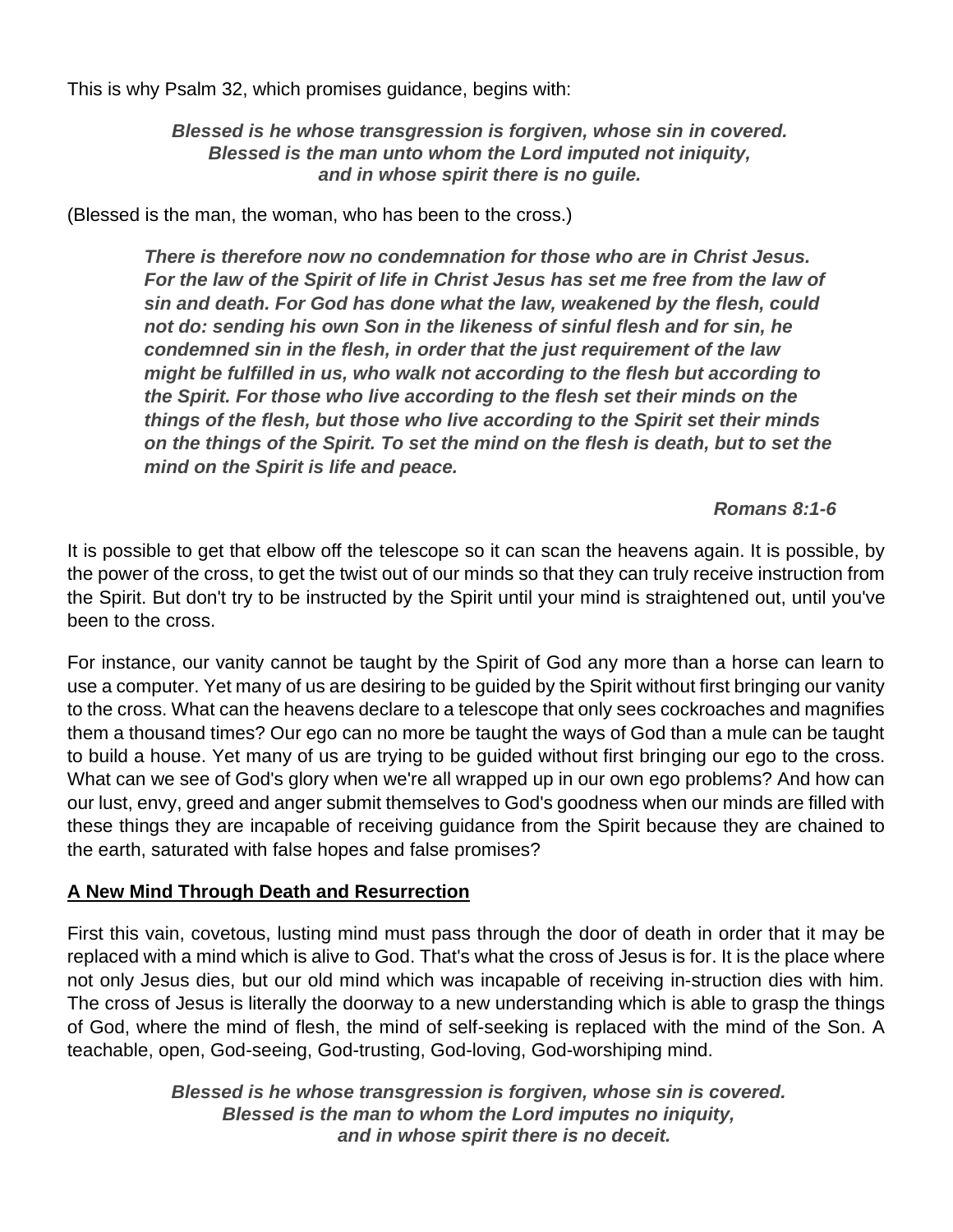

The man or woman who has come to the cross of Jesus—and keeps coming---has put away the things which have blocked the Spirit from entering and has now set the mind on the things of the Spirit.

*If then you have been raised with Christ, seek the things that are above, where Christ is seated at the right hand of God. Set your minds on things that are above, not on things that are on earth. For you have died, and your life is hid with Christ in God. When Christ who is our life appears, then you also will appear with him in glory.* 

*Colossians 3:1-4*

You have died. You have been to the cross. Now the guidance of the Spirit begins. The Spirit begins, literally, to instruct us and teach us in the way that we should go and guides us with his eye. But this guidance of the Spirit requires continuous cooperation from us in two areas:

**1. The continuous putting to death of those things in us that interfere with the operation of the Spirit of God in us.**

*So then, brethren, we are debtors, not to the flesh, to live according to the flesh – for if you live according to the flesh you will die, but if by the Spirit you put to death the deeds of the body you will live. For all who are led by the Spirit of God are sons of God.* 

*Romans 8:12-14*

*Put to death therefore what is earthly in you: fornication, impurity, passion, evil desire, and covetousness, which is idolatry. On account of these the wrath of God is coming. In these you once walked, when you lived in them. But now put them all away: anger, wrath, malice, slander and foul talk from your mouth. Do not lie to one another, seeing that you have put off the old nature with its practices....* 

*Colossians: 3:5-9*

Why should I keep that grudge if keeping it causes my telescope to see giant cockroaches instead of the glory of the heavens? Why should I continue walking around in those fantasies when I know they cloud my vision of God? Why should I go on coveting things I don't need when I know how covetousness warps my mind?

There was a time when I had no place to go with these grudges and fantasies. I didn't know what to do with them. They came in and took over my life like troops of an occupying army. But now I know where to go to put these things to death --- to the cross of Jesus. "Lord, here's another load of self and flesh. I drop it at your feet and leave it."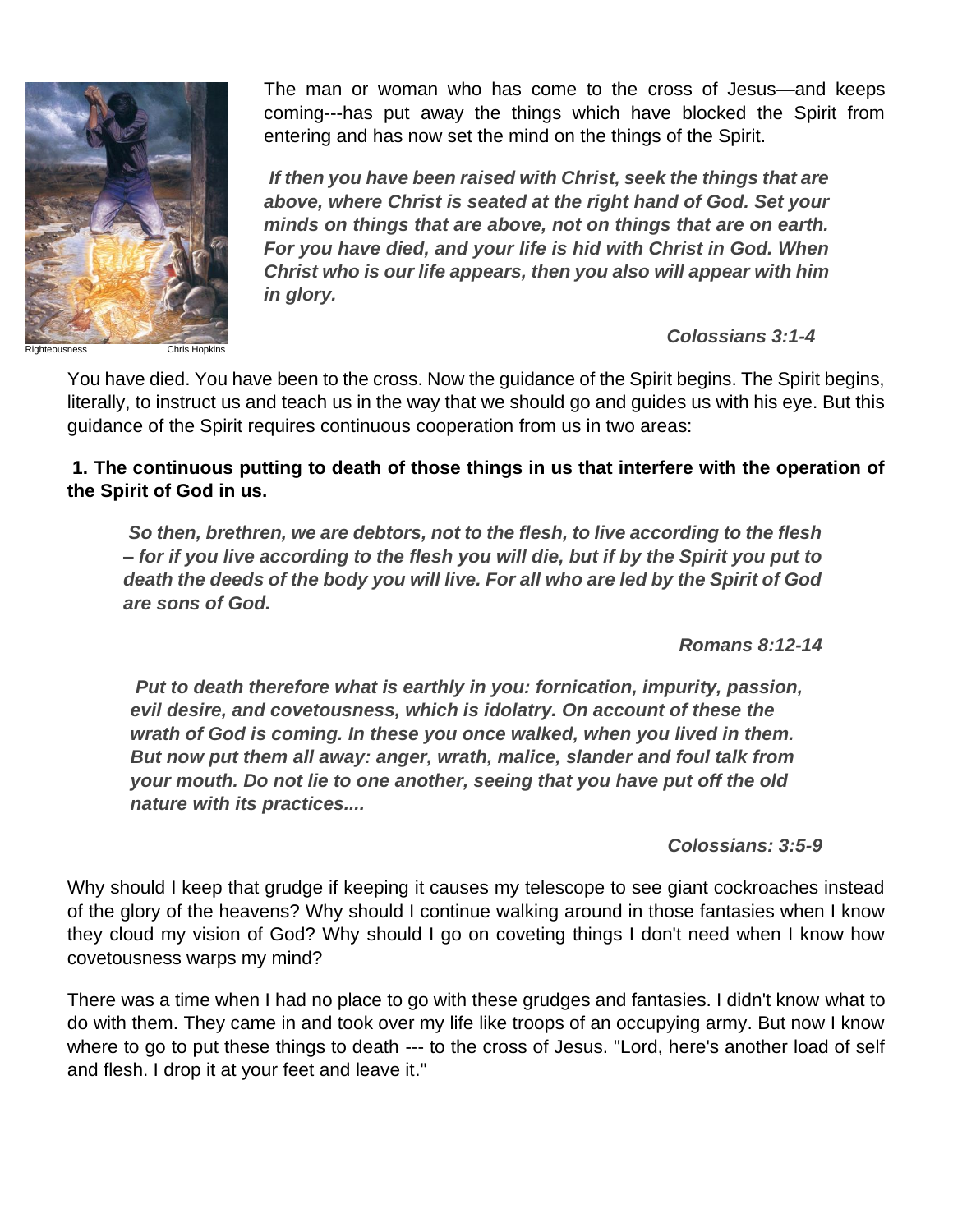**2. To maintain a mind which is teachable by the Spirit we need to continuously enter by faith into the goodness of the Lord, not just as mercy received, but as a life lived.**

*Put on then, as God's chosen ones, holy and be-loved, compassion, kindness, lowliness, meekness, and patience, forbearing one another, and if one has a complaint against another, forgiving each other; as the Lord has forgiven you, so you also must forgive. And above all these put on love, which binds everything together in perfect harmony. And let the peace of Christ rule in your hearts, to which indeed you were called in the one body. And be thankful.* 

*Colossians 3:12-15*

Enter into the goodness God has shown to you by living it. Jesus forgives us so we forgive. Jesus gives so generously to us so we give. Jesus intercedes for us so we intercede. Jesus shows compassion to us so we show compassion.



The Hug Chris Hopkins

*For all who are led by the Spirit of God are sons of God. For you did not receive the spirit of slavery to fall back into fear, but you have received the spirit of sonship. When we cry, "Abba! Father!" it is the Spirit himself bearing witness with our spirit that we are children of God, and if children, then heirs, heirs of God and fellow heirs with Christ, provided we suffer with him in order that we may also be glorified with him.* 

*Romans 8:14-17*

## **We can live this life.**

There was a time when we couldn't, but now we can. The promise is very, very clear that we will be guided by the Lord himself.